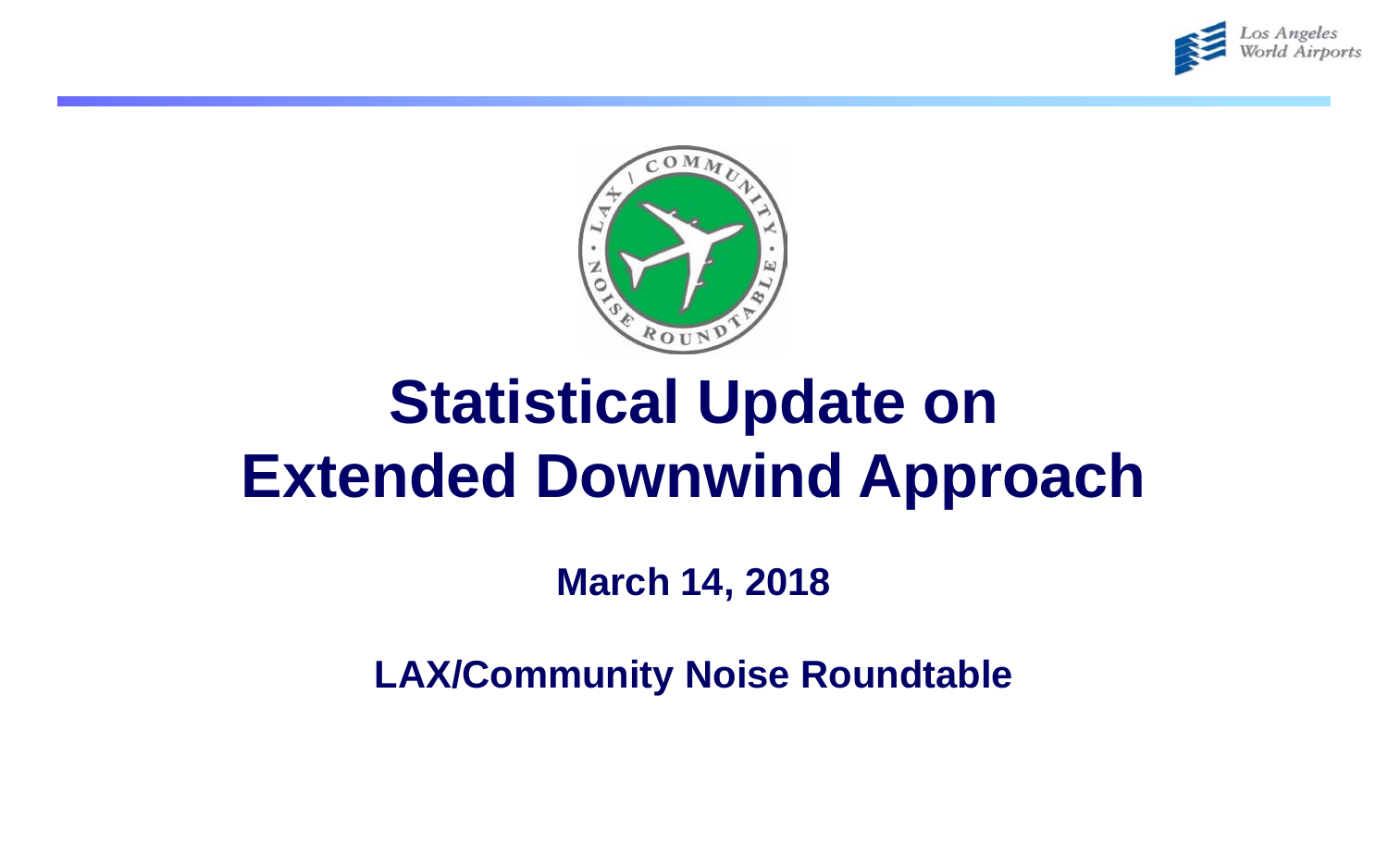## Extended Downwind Approaches



Monitoring north arrivals extending downwind over Monterey Park boundary